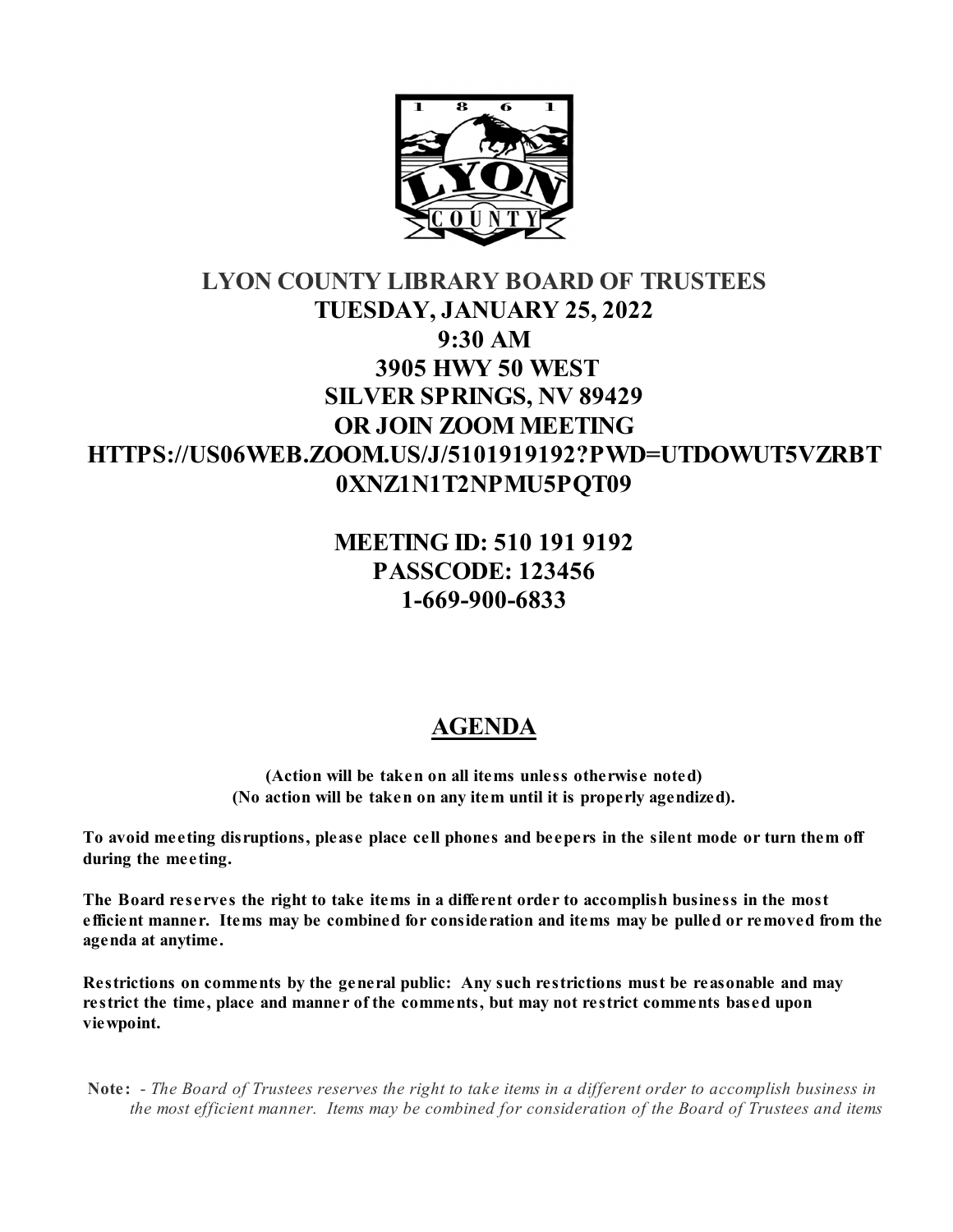*may be pulled or removed from the agenda at any time. No action will be taken on any item not listed for action on the agenda.*

## **1. Roll Call**

## **2. Pledge of Allegiance**

**3. Public Participation (no action will be taken on any item until properly agendized)** - *It is anticipated that public participation will be held at this time, though it may be returned to at any time during the agenda. Citizens wishing to speak during public participation are asked to state their name for the record and will be limited to 3 minutes. The Board will conduct public comment after discussion of each agenda action item, but before the Board takes any action.*

### **4. For Possible Action: Review and Adoption of Agenda**

### **5. Correspondence**

## **6. New Business**

- 6.a. For Information Only: County Updates
- 6.b. For Possible Action: Appoint Terri Davis to the Lyon County Library Board of Trustee with a term expiring June 30, 2025. [- Library Board of Trustees Application-Terri Davis.pdf](https://legistarweb-production.s3.amazonaws.com/uploads/attachment/pdf/1190677/-_Library_Board_of_Trustees_Application-Terri_Davis.pdf)
- 6.c. For Information Only: Update on Strategic Plan
- 6.d. For Information Only: Discuss progress on the Lyon County Library Foundation Survey.

## **7. Director's Report**

7.a. For information Only: Director's report for 1-25-2022 [Director's Report 1-25-2022.pdf](https://legistarweb-production.s3.amazonaws.com/uploads/attachment/pdf/1210347/Director_s_Report_1-25-2022.pdf)

#### **8. For Possible Action: Review and Accept Claims**

8.a. For Possible Action: Review and accept claims for 1-25-2022 [Claims 1-25-2022.pdf](https://legistarweb-production.s3.amazonaws.com/uploads/attachment/pdf/1210346/Claims_1-25-2022.pdf)

#### **9. For Possible Action: Review and approve minutes**

9.a. For Possible Action: Review and approve minutes from the 12-14-2021 meeting [Library Board Minutes 12-14-2021.pdf](https://legistarweb-production.s3.amazonaws.com/uploads/attachment/pdf/1210345/Library_Board_Minutes_12-14-2021.pdf)

#### **10. Friends of the Library Reports and Comments**

#### **11. Board of Trustees Comments**